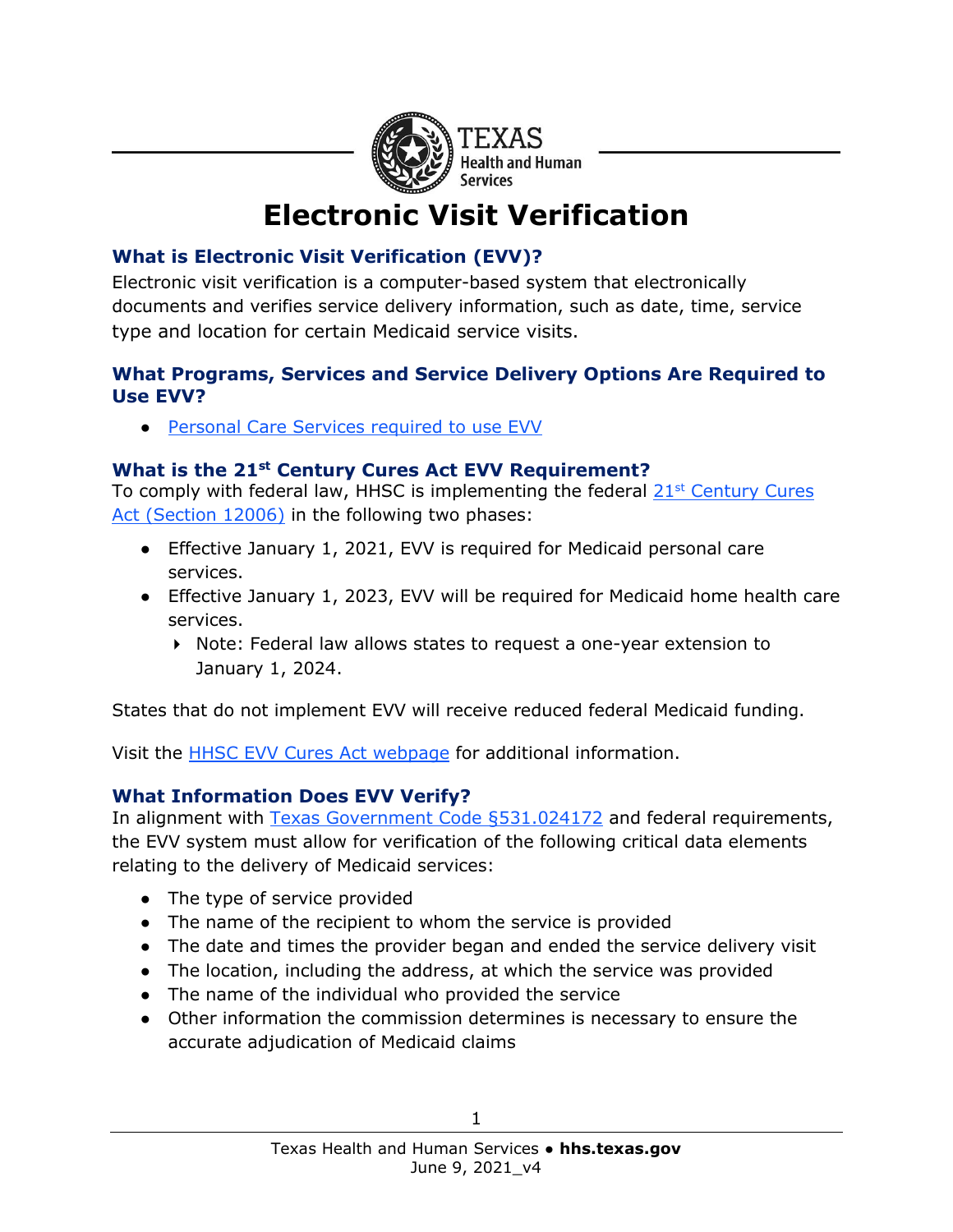HHSC categorizes critical data elements as:

- Identification data
- Visit data

#### **How Does EVV Work?**

The service attendant or Consumer Directed Services (CDS) employee is required to use one of three approved electronic verification methods to clock in at the beginning of service delivery and clock out at the end of service delivery when providing services to a member in the home or the community.

The EVV vendors offer the following three approved clock in and clock out methods:

- **Mobile method (Smart phone or tablet)**: The service attendant or CDS employee may use a mobile method for clocking in and clocking out of the EVV system. Each EVV vendor and EVV PSO, if applicable, will supply a downloadable application for use on a smart phone or device with Internet connectivity. The service attendant or CDS employee may use the mobile method to clock in and clock out in the home or in the community. A program provider or FMSA operating their own EVV proprietary system, known as the EVV Proprietary System Operator (PSO), may choose to offer one or more of the three approved clock in and clock out methods.
- **Home landline**: The service attendant or CDS employee may use the member's home phone landline, if the member agrees, for clocking in and clocking out of the EVV system by calling the EVV vendor's or EVV Proprietary System Operator's toll-free number. If a member does not agree to allow the service attendant or CDS employee to use their home phone landline or if the member's home landline is frequently not available for the service attendant or CDS employee to use, the service attendant or CDS employee will need to use another approved clock in and clock out method.
- **Alternative device**: An alternative device is an HHSC-approved electronic device provided at no cost by an EVV vendor or Proprietary System Operator, if applicable, that allows the service attendant or CDS employee to clock in and clock out of the EVV system from the member's home.

#### **How Do I Get Started with EVV?**

Texas Medicaid program providers and Financial management Services Agencies (FMSAs) required to use EVV must complete the following:

- Select a single EVV system
	- **EVV vendor system**: An EVV vendor is an entity contracted with Texas Medicaid and Healthcare Partnership (TMHP), the state's Medicaid claims administrator, to provide a cost free EVV system option for program